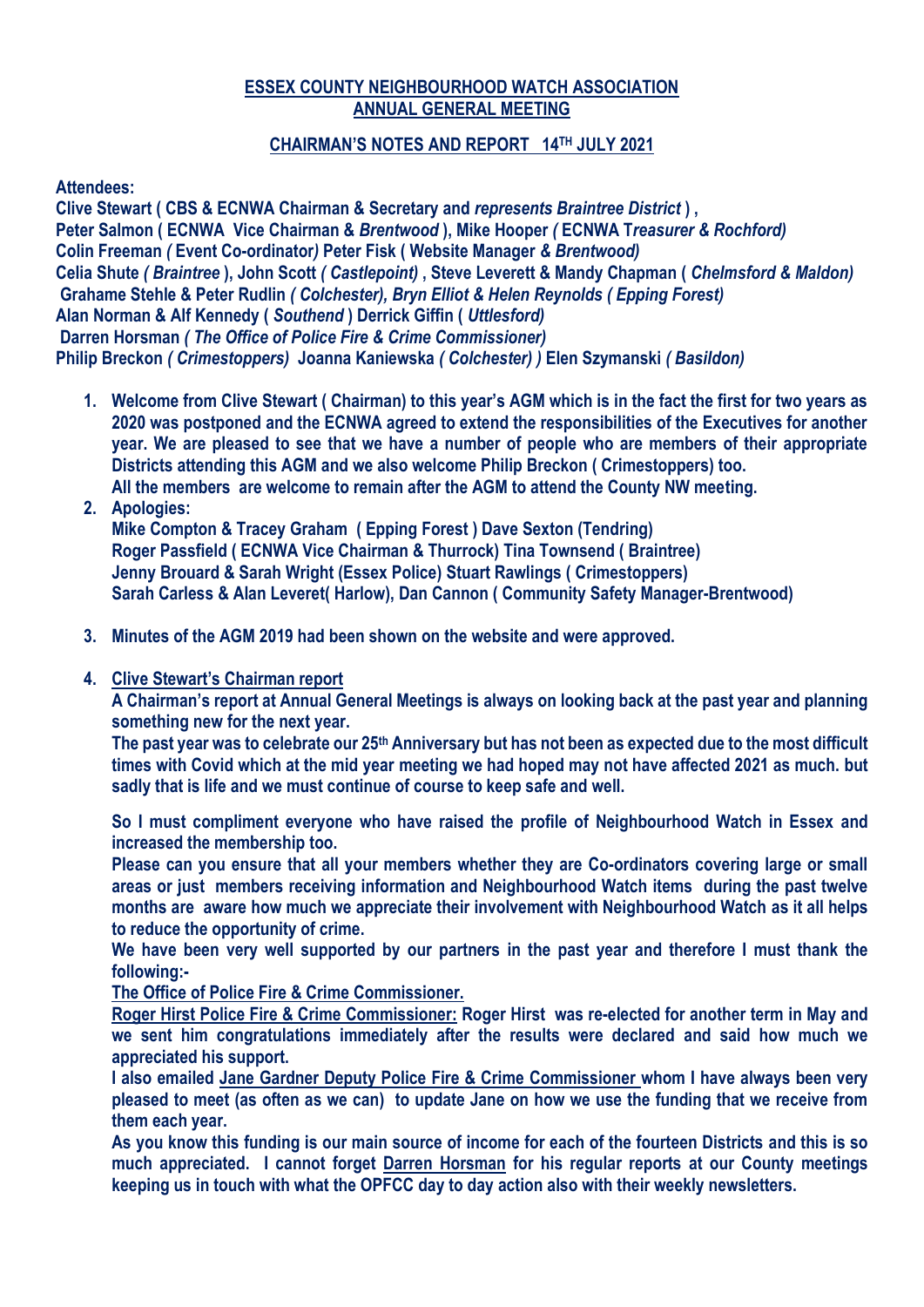# **Essex Police**

**Special thanks to :-**

**Chief Constable Mr. B.J. Harrington whom we met early 2019 and I know that he always supports Neighbourhood Watch and his belief that more Neighbourhood Watch Street signs do help to reduce crime and keep our communities safer.**

**Deputy Chief Constable Pippa Mills for regularly inviting us to Essex Police Strategic Tasking Coordination Group meetings . Also DCC Pippa Mills has many great comments on Twitter supporting Neighbourhood Watch on a regular basis and this is very much appreciated.** 

**Jenny Brouard: Jenny is our main contact with Essex Police and I would not know what to do without Jenny! I am in regular contact with Jenny and we do have regular "face to face" meetings over the internet to chat about any issues which can I say are never serious I can assure you. However on occasions there are matters that I need answers from Essex Police and I very much appreciate the way that we work so well together to resolve or discuss matters. It is important that the Essex Watch Liaison Officers know how much their involvement with us is really something that we welcome. We are also impressed by the Police Cadets and Special Constables who are all brilliant . It is important that each District receives a crime report each week to distribute the information in various formats to their members whether we as District Co-ordinators action this or the local Essex Watch Liaison Officers assist us. These weekly reports are vital in keeping our members and others in the community up to date on any crime incidents and they are very important to us so receiving these reports shows that Essex Police do support Neighbourhood Watch!**

### **Crimestoppers:**

**We are pleased that Stuart Rawlins has been able to attend our meetings and give regular reports and to be working with them at all times.**

### **Victim Support:**

**As you know I do receive every so often information from them to distribute which I am always pleased to action.**

#### **Community Agents Essex :**

**Although we have not distributed anything on their behalf for a while Peter Salmon updates us every so often as to their current plans. Only recently I was contacted by a local Community Agent for Braintree and it was great to know that they are back to working and visiting people.**

#### **Executives**

**As Chairman I always need to keep my Executives updated on whatever matters I am involved with on behalf of ECNWA and there have been quite a few in the past year (!) which I shall not repeat in this report. I thank them for their continued support and comments during that time when I have asked them for any assistance. So I thank Peter Salmon, Roger Passfield , Mike Hooper and Colin Freeman for also taking on various responsibilities ( I have sent the details ) . In recent months Peter has also added to his responsibilities attending the Essex Police Strategic Tasking Co-ordination Group meetings as our representative ( as it is on "Microsoft Teams" which I have IT issues on my PC).**

### **National Neighbourhood Watch**

**There is no doubt that in the past twelve months we have had a few issues which were discussed face to face via Zoom and were not resolved for some time. I can only say that I do believe that we have a good working relationship with them so it helps to be able to discuss any matters.**

**The two "websites" managing their database can be confusing at times and quite difficult to manage and I have expressed this on a number of occasions. So it will be interesting to see the "NEW" database version in the coming months.**

**They need to understand that we do have the right to refuse anyone in Essex as a member/ Co-ordinator. Also we do need to approve those who have registered directly with National NW and this has been our strength in making Neighbourhood Watch such a success in Essex keeping our communities safer from crime.**